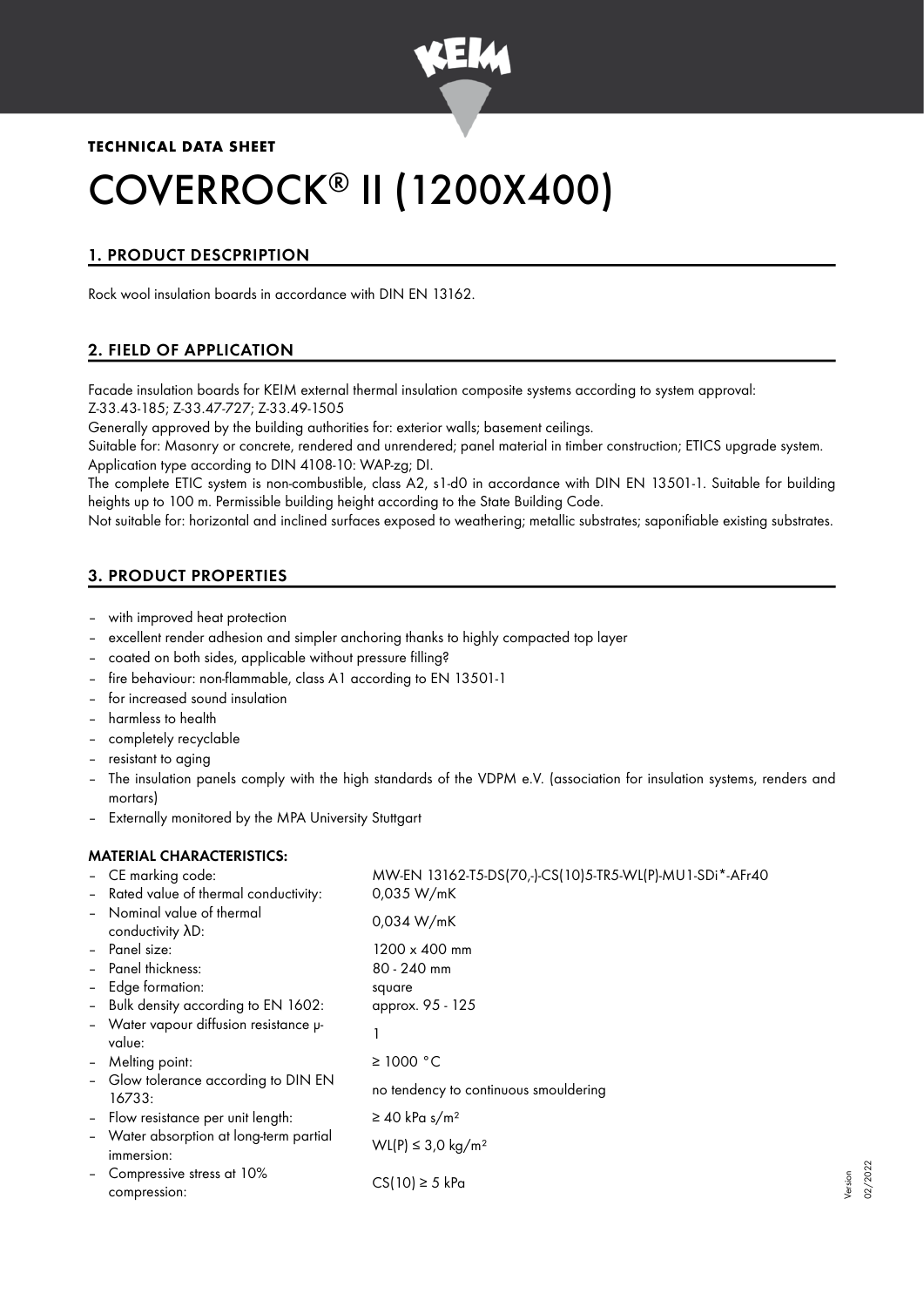| - Tensile strength perpendicular to the<br>panel plane: | $TR5 \geq 5$ kPa |
|---------------------------------------------------------|------------------|
| - Thickness tolerance:                                  | $T5 + 3 / -1$ mm |
| - Width tolerance:                                      | $W2 \pm 2$ mm    |
| - Length tolerance:                                     | $15 \pm 5$ mm    |
| - Squareness:                                           | $55 \pm 5$ mm/m  |
| - Planarity:                                            | $P \pm 3$ mm/m   |
| - Colour shade:                                         | yellow-brown     |
|                                                         |                  |

# 4. APPLICATION INSTRUCTIONS

#### SUBSTRATE PREPARATION:

The substrate must be strong, dry, clean, sound and free from adhesion-reducing residues. The permanent compatibility of any existing coatings with the adhesive mortar must be examined by an expert. Strongly sanding or unevenly absorbent surfaces should be primed with Indulaqua primer. Observe the Technical Data Sheet of the primer with regard to execution and dilution. The insulation panel may also be used as a basement ceiling insulation panel: Rusty steel beams or damp areas must not be covered with insulation until the cause itself has been properly remedied.

#### APPLICATION:

Cut to size using an insulation knife or a suitable insulation saw.

#### GLUING:

The insulation panels are butted tightly and glued in a bond from bottom to top. Apply the appropriate adhesive mortar to the insulation panels using the bead-and-dot method or over the entire surface. Push the boards into place. At the edges of the building, the insulation panels are glued offset Apply the system's adhesive mortar to the insulation panels using the bead-and-dot method, ensuring an adhesion of min. 40 %. Adhesive surface proportion from 220 mm insulation thickness: min. 40 % The insulation panels may also be adhered in 2 layers. The second layer of insulation panels is glued over the entire surface and in a staggered bond pattern (starting with half a row of panels). On panel materials in wood construction, the insulation panels are glued over the entire surface with the adhesive filler Klebespachtel. For this purpose, the adhesive filler is applied to the substrate or to the insulation panels with a notched trowel. Immediately after applying the adhesive, the insulation panels must be glued to the substrate. Closing of unavoidable defects and joints up to 5 mm wide with Iso Top Thermfoam B1 is permissible. General instruction with regard to gluing: Do not apply adhesive to the panel joints. Do not create an insulation panel joint over a joint in the substrate underneath. The insulation panel may also be used as a basement ceiling insulation panel: Apply Pulverkleber-90 with a notched trowel ≥ 10 mm to the full surface of the insulation panel, alternatively to the substrate, using the comb-bed method, and then float it into the adhesive bed with slight pressure. For full-surface bonding, it is recommended to apply adhesive mortar to both the insulation panel and the substrate (floatingbuttering method). The insulation panels must be applied tightly to the substrate, cavities are not permissible.

#### DOWELING:

Check the adhesion of the insulation panels after at least 3 days. Insulation panels that are not bonded or damaged must be replaced. Anchoring is carried out in glued and dowelled ETIC systems with generally approved ETICS fasteners according to DIN EN 1991-1-4/NA. The required fastener quantity depends on the building height and the respective wind zone in which the object is located. The minimum distance between anchor shank and board edge is min. 150 mm, the minimum distance between anchor shank and anchor shank is min. 200 mm. For further information, please refer to our ETICS Technical Guide, Chapter #8, ETICS Wind Suction Loads. The insulation panel may also be used as a basement ceiling insulation panel: Without fire protection requirements: The insulation panels may only be glued to new substrates up to a maximum weight per unit area of 15 kg/m² (including any final coating). In the case of insufficiently load-bearing substrates (old substrates) or if the permissible weight per unit area is exceeded, dowelling is carried out using ETICS anchors approved by the general building authorities or by the European authorities. Minimum number of anchors: 2 anchors per insulation board cut. With fire protection requirements: If necessary, dowel with the basement ceiling insulation screw DDS-Z and the basement ceiling insulation washer DDT.

#### REINFORCEMENT:

After a sufficient setting time of the adhesive, apply the mixed, system-specific reinforcing mortar evenly to the insulation panels, preferably with a 10 mm toothed trowel. Embed the system-specific Glasfaser-Gittermatte (glass fibre mesh), overlap panels, preferably with a 10 mm toothed trowel. Embed the system-specific Glasfaser-Gittermatte (glass fibre mesh), overlap  $\frac{5}{3}$ <br>"Ine edges by 10 cm and fill wet-in-wet with system-specific reinforcing mortar. The sys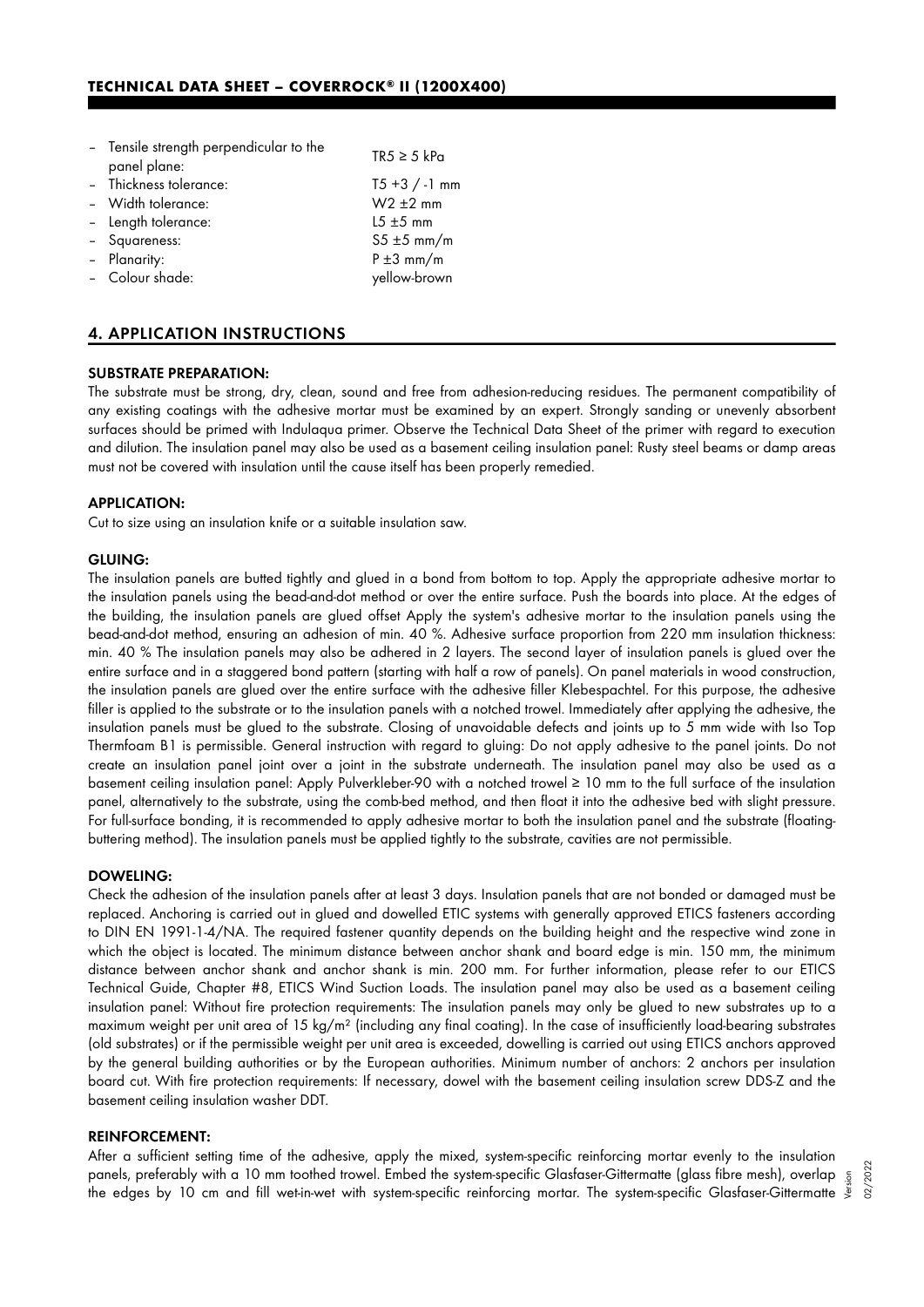should be embedded in the middle (layer thicknesses up to 6 mm) or in the upper third (layer thicknesses from 6 mm). Thickness of the reinforcing layer depends on the respective system approval and can be in the range of max. 3 - 15 mm. The insulation panel may also be used as a basement ceiling insulation panel: After a sufficient setting time of the adhesive, apply the mixed, system-specific reinforcing mortar evenly to the insulation panels, preferably with a 10 mm toothed trowel. Place the Glasfaser-Gittermatte (mesh), overlap edges by 10 cm and fill wet-in-wet with system-specific reinforcing mortar. The system-specific Glasfaser-Gittermatte (mesh) should be embedded in the middle. Layer thickness of the reinforcement approx. 5 mm.

Hinweise zum Einbau von Feldbegrenzungsfugen bei Dämmplattendicken > 200 mm:

Die Feldgrößen ohne Dehnungsfugen betragen für Dickschichtsysteme (Unterputz + Schlussbeschichtung = Gesamtputzdicke ab 9 mm) 7,5 m x 7,5 m bzw. 56 m². Die Feldgrößen ohne Dehnungsfugen betragen für Dünnschichtsysteme (Unterputz Schlussbeschichtung = Gesamtputzdicke bis 8 mm) 50 m x 25 m.

Die entsprechenden Feldgrößen sind objektspezifisch vom Planer festzulegen.

| <b>Panel thickness</b><br>[mm] | Dynamic stiffness s'<br>[MN/m <sup>3</sup> ] | $m2$ per<br>bundle | $m2$ per<br>pallet | <b>Bundle per</b><br>pallet |
|--------------------------------|----------------------------------------------|--------------------|--------------------|-----------------------------|
| 80                             | 9                                            | 1.50               | 15.00              | 10                          |
| 100                            | 8                                            | 1.50               | 12.00              | 8                           |
| 120                            | 7                                            | 1.50               | 9.00               | 6                           |
| 140                            | 5                                            | 1.00               | 8.00               | 8                           |
| 160                            | 5                                            | 1.00               | 8.00               | 8                           |
| 180                            | 5                                            | 1.00               | 6.00               | 6                           |
| 200                            | 5                                            | 1.00               | 6.00               | 6                           |
| $220*$                         | 5                                            | 0.50               | 5.00               | 10                          |
| $240*$                         | 5                                            | 0.50               | 5.00               | 10                          |

# 5. PACKAGING / TECHNICAL DATA

# PACKAGING / TECHNICAL DATA ADDITIONAL INFORMATION:

\* Lieferzeit auf Anfrage. Die Verwendung in WDV-Systemen ist KEIMFARBEN bekannt zu geben.

## 6. STORAGE

| max. storage time       | <b>Storage conditions</b>         |
|-------------------------|-----------------------------------|
| no maximum storage time | drv<br>protect against weathering |

### STORAGE INFORMATION:

Max. Stapelhöhe von 2 m beachten. Transportverpackungen sind kein ausreichender Witterungsschutz.

# 7. DISPOSAL

## EC WASTE CODE:

Waste code: 17 06 04